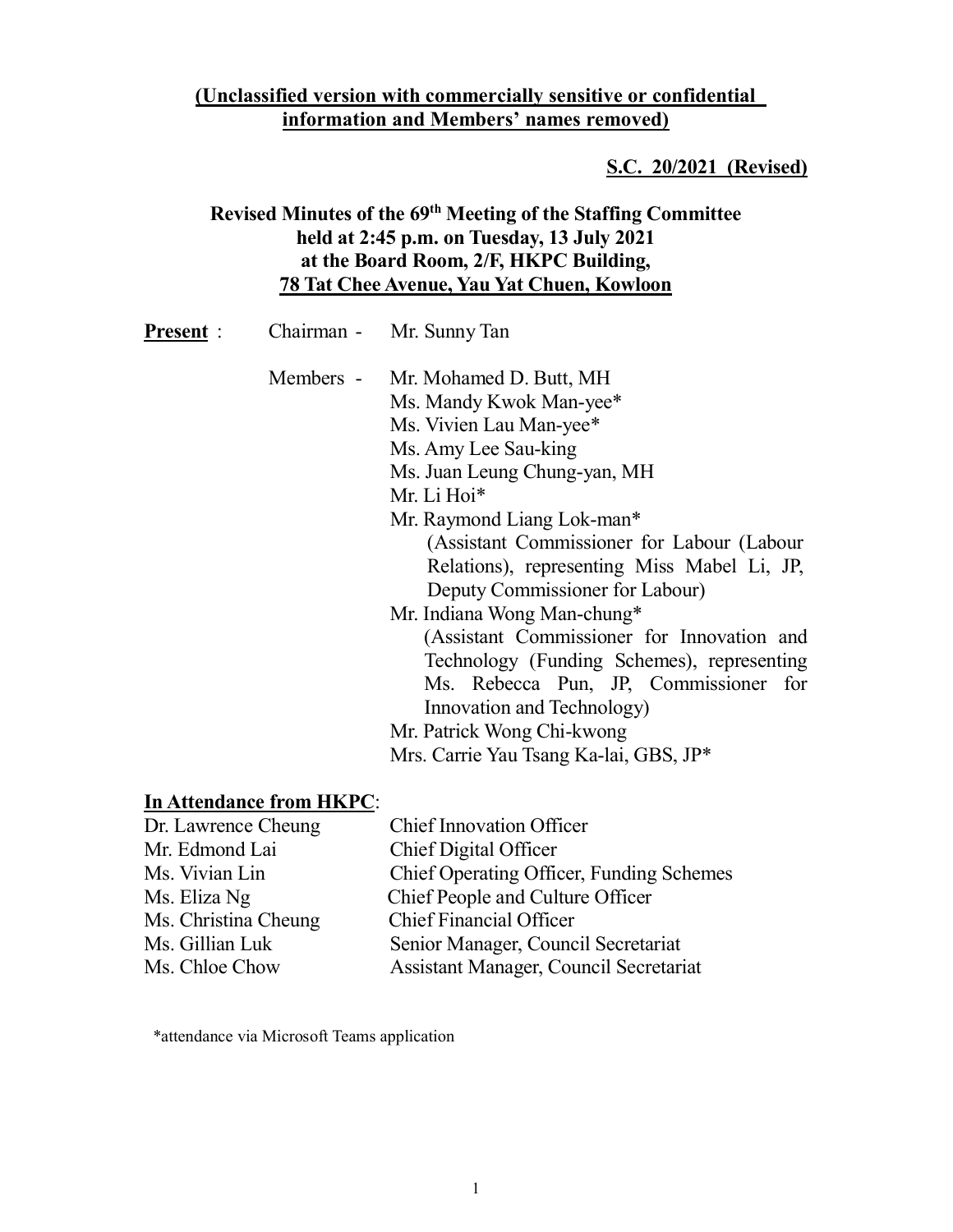#### Special Arrangement for the Meeting

The Chairman said that in light of the pandemic situation, the Staffing Committee (SC) meeting was held in hybrid mode with some Members joining via Microsoft Teams application. He thanked Members for joining the meeting and their support of the special arrangement.

### Declaration of Interest

The Chairman reminded Members to declare interest should they observe any direct/pecuniary interest in any matter to be discussed at the meeting.

### I. Confirmation of Minutes (S.C. 10/2021 (Revised))

1. The Revised Draft Minutes of the  $68<sup>th</sup>$  SC Meeting held on 9 March 2021 had been circulated to Members and there were no further requests for amendments. The Minutes were taken as read, confirmed and signed by the Chairman.

### II. Matters Arising

### (A) Paper Circulations since Last Meeting

2. Invited by the Chairman, reported 4 paper circulations since the  $68<sup>th</sup>$  SC meeting held on 9 March 2021 .

### VI. Staffing Position of HKPC (S.C. 19/2021)

16. Members noted the staffing position of HKPC as at 31 May 2021 as presented  $by \quad .$ 

### VII. Any Other Business

### (B) Talent Management

21. Members noted 2 programmes by HKPC to nurture and attract future talents to support Hong Kong's development in innovation and technology:

(a) Summer InnoTalent Programme 2021 from 21 June to 18 August 2021 with job placements offered to 38 students from 11 local universities and 6